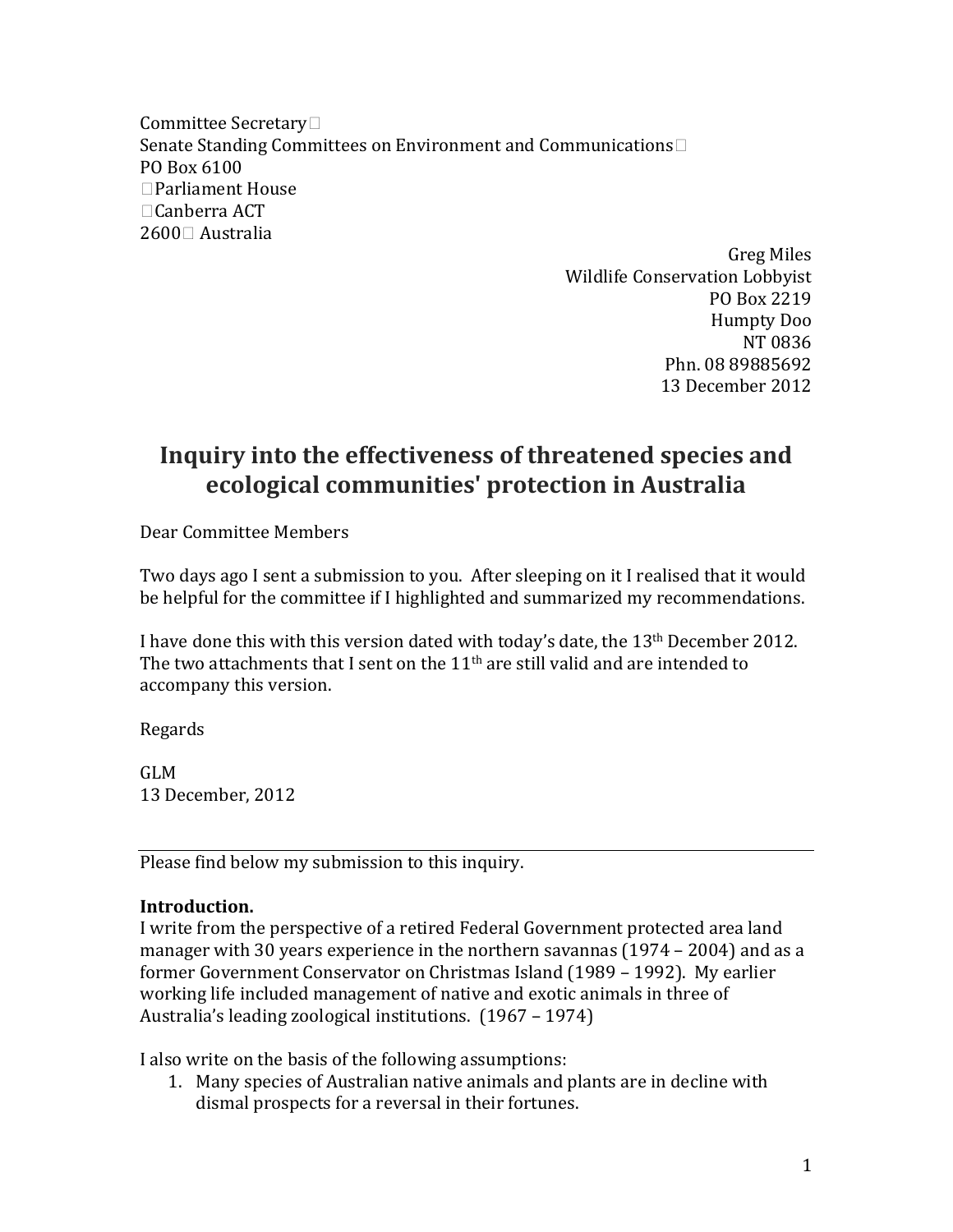- 2. That environmental destructors such as many feral animal species, invasive species and uncontrolled fire are increasing in their impacts on the natural environment and that there is little that can be done to put an end to this.
- 3. That although our national reserves scheme is precious, it is not doing a good job of protecting and nurturing most threatened and near threatened species.
- 4. That our national and state legislation governing wildlife management and licensing is a mess and has little hope of offering improved prospects for wildlife conservation in this country.
- 5. The comments below concern Australian native animals, not plants.

## **Terms of reference:**

(a) management of key threats to listed species and ecological communities; I have no particular comment on this issue.

## (b) development and implementation of recovery plans;

It is my view that the current system is inadequate for the growing task at hand. There is an urgent need for the creation of a high profile national and independent body to oversee endangered species activities including the development and implementing of recovery plans. The Threatened Species Committee, which writes recovery plans could be this body, provided it is kept at arms length from all Governments. It should receive untied funding from all Federal, State and Territory Government conservation agencies. It should also be free to receive donations from other sources where there is no conflict of interest. There should be a permanent secretariat and the committee should meet regularly in all states and territories. These meetings should coincide with a conference or symposia where national and regional conservation bodies can report to the committee and to one another. This committee needs the legislative strength to be able to take Federal, state and Territory conservation agencies to task in public hearings. This committee needs to have a high public profile and produce media items on a regular basis. Newly drafted management plans should be presented to the public and other stakeholders at the conferences. The committee can take public input at those presentations. The committee will have a web site on which all recovery plans can be displayed. The web site could be so structured that the public can add sightings and make other comments during the life of the recovery plans. Recovery plans need to be more imaginative in their adoption of novel and new methodologies. E.g. early referral to captive breeding and more use of predator and fire proof exclosures. (More on this below).

*Recommendation 1. That the Threatened Species Committee be the nucleus for a well resourced and greatly revamped Committee with a permanent office and support staff. They should be completely independent of any Government, have wide terms of reference and the legal ability to hold Government and NGO conservation agencies to account. The composition of the Committee should primarily be composed of conservation biologists, captive breeding experts and experienced protected area land managers from both Government and private sectors, including biodiversity academics.*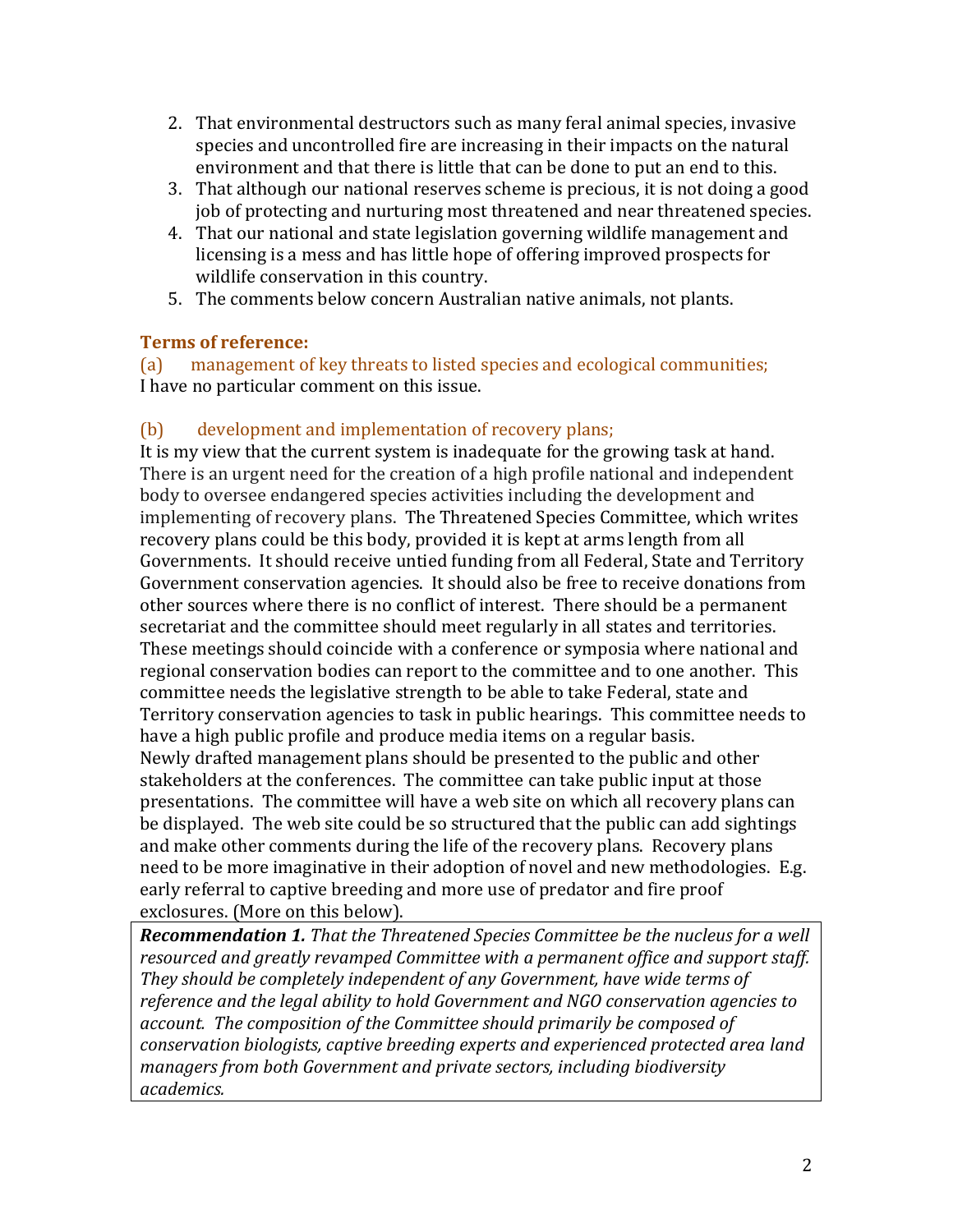## (c) management of critical habitat across all land tenures;

I have no particular comment on this except to say that the Kakadu that I retired from in 2004, was in a worse state of environmental condition than the one that I found when I commenced work there in 1976. (and that is allowing for the presence of some 60,000 buffalo at the outset). In other words, despite the work of 50 or so dedicated Rangers, carefully written management plans and the expenditure of more than \$200 million dollars, wildlife in Kakadu went from wonderful to woeful. That says it all basically! From that, you could guess that I do not have any confidence that the recently conceived concept of "Bioregional Corridors" are likely to have much conservation benefit – for threatened species at least.

*Recommendation 2. That a note of reality be injected into the effectiveness of landscape scale habitat management is for threatened species. IE, from this writer's point of view, it is unlikely that habitat management is going to improve the situation in the wild for many species. Other new and novel methods must be trialed/enacted.*

## (d) regulatory and funding arrangements at all levels of government;

It goes without saying that regulatory and funding arrangements for nature conservation in this country are inadequate for the task. Much has been written on this already. Most Government departments (in part because of their antiquated legislation) remain locked into the old and now redundant ideology that tells them that only Government can own wildlife. This is a core part of the problem of wildlife conservation in Australia today. There is an urgent need to overhaul environmental laws and policies at every level of Government. Although Government rhetoric frequently calls for more community participation in nature conservation, their aging laws and policies are inclined to do the opposite. In the modern world, many aspects of Government conservation legislation and policies are in conflict with contemporary knowledge and can have the counter intuitive affect of further endangering rare wildlife rather than protecting it. An example are policies which prevent the private sector from keeping, breeding and trading in rare fauna, that is declining in the wild. EG in the Northern Territory, Cane Toads, cats, fire and other factors have destroyed about 90% of the population of Phascogales in the past 15 years. And yet if a family were found to be successfully keeping and breeding Phascogales in captivity without a permit (which is near impossible to obtain) they would be threatened with court action. This is a special kind of madness. Instead, the Government should be encouraging people to keep, breed and trade in Phascogales (and other declining wildlife which does well in captivity) as a conservation strategy.

*Recommendation 3. That all Governments reinstate effective funding to all levels of nature conservation under their control. That there be a 'whole of Government' approach to managing invasive species.*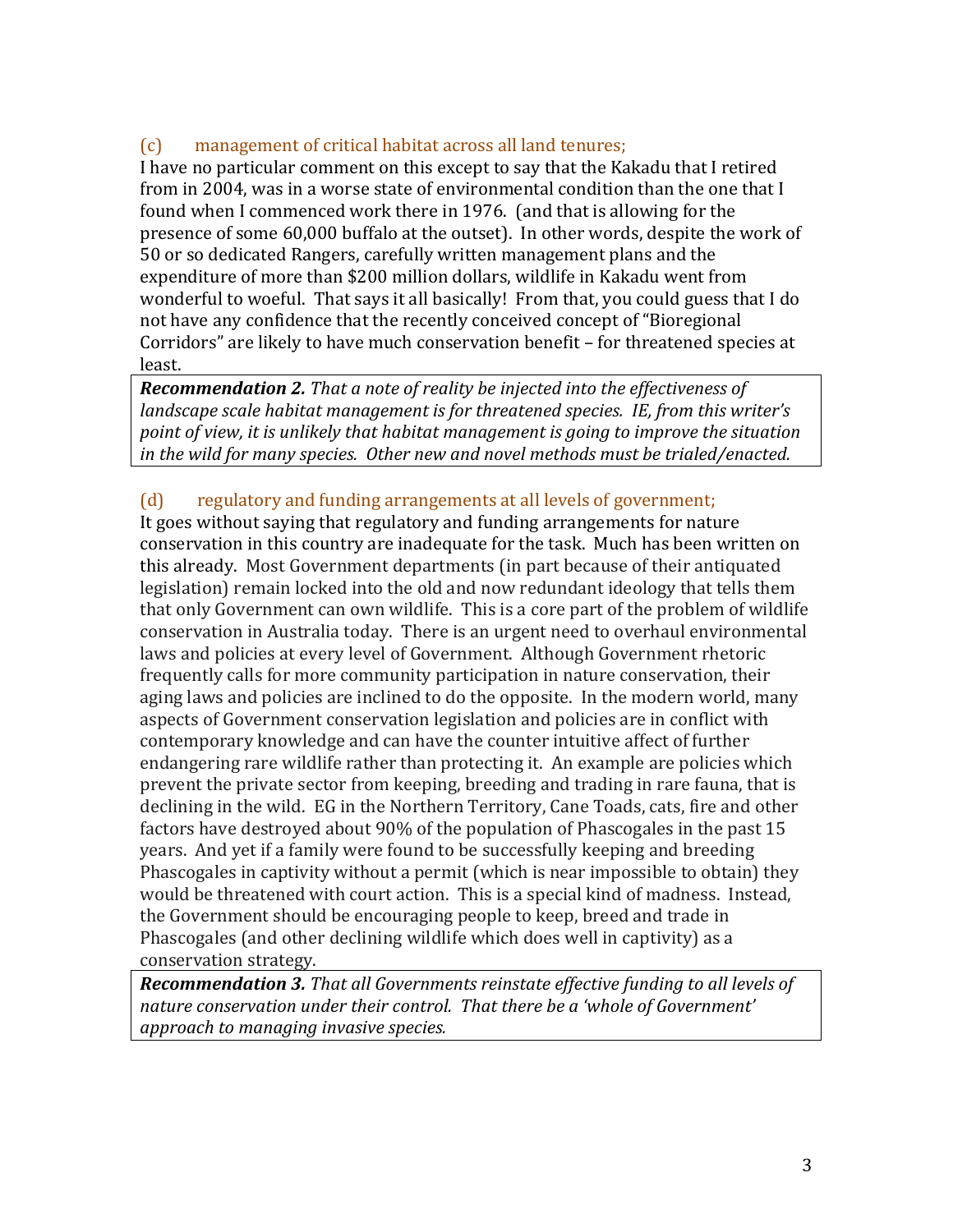#### **Wildlife licensing and captive breeding of threatened species**

Most state and territory Govt. conservation agencies are buckling under the growing weight of an unwieldy and largely irrelevant wildlife possession licensing system. Most jurisdictions allow the keeping of some common native animals. Despite restrictive conditions, the number of people in this country who wish to keep native animals continues to grow strongly. It is estimated that there are about 60,000 licensed native animal keepers in Australia. These numbers include keepers of birds, mammals, reptiles and fishes. In most states the licensing of the keeping of common animals is an expensive and ongoing activity for the governing agency and with almost zero conservation benefit. But paradoxically the keepers of these animals annually pay out tens of millions of dollars on their hobby. A significant amount of this money (and potentially much more) could be redirected to give positive conservation outcomes if Government agencies changed their laws and policies. If suitable people were actively encouraged and fostered in the keeping of Threatened species (which can reasonably be kept in captivity – e.g. NOT things like sea birds or waders) then an avalanche of money and manpower could be unleashed. But at the present time, Governments are more likely to smile on people who keep wildlife killing cats and dogs, and prosecute people who keep and breed quolls and Phascogales. There is obviously something seriously wrong in such a situation. To put it another way, a person can own a cat, which roams at will and kills a native marsupial such as a Quoll or Phascogale each night. There is no law against this. But if those same people kept and bred Quolls or Phascogales - instead of a cat - without a permit (and permits are not issued for native mammals in most states) they would be taken to court. Where is the logic in this?

Thought needs to be given to uncoupling, from the permit system, a whole range of native animals which need not appear on the Parks & Wildlife books. I suggest that a wide range of common and/or easy to keep species can be kept, bred and traded without any permits at all. This will be the "Beginners and Kids List" and regulation of it will basically be at an animal welfare level, as with all domestic pets. These beginners will develop their animal husbandry skills with common native animals. Over time, with experience, they will become equipped to join an ever growing army of highly experienced people who are more than capable of keeping and breeding threatened species. At the moment, our legal regime is doing the opposite. It is holding back this potentially enormous number of people who could contribute to the conservation effort.

At the opposite end of the keeper's spectrum I propose a new, top rung in the Wildlife Keepers hierarchy, as defined by the various state wildlife agencies. This new, elite classification would be called Conservation Keepers or Wildlife Heritage Keepers. These highly experienced and motivated people will be like auxiliaries to the Parks and Wildlife Service itself. They will be the first recipients of rare and endangered species for captive breeding and will not engage in any form of hybridization of target species. They will work hand in hand with the biologists, permits and compliance people in the park service. Ultimately, surplus animals produced by Conservation Keepers can be on sold to people in the next most senior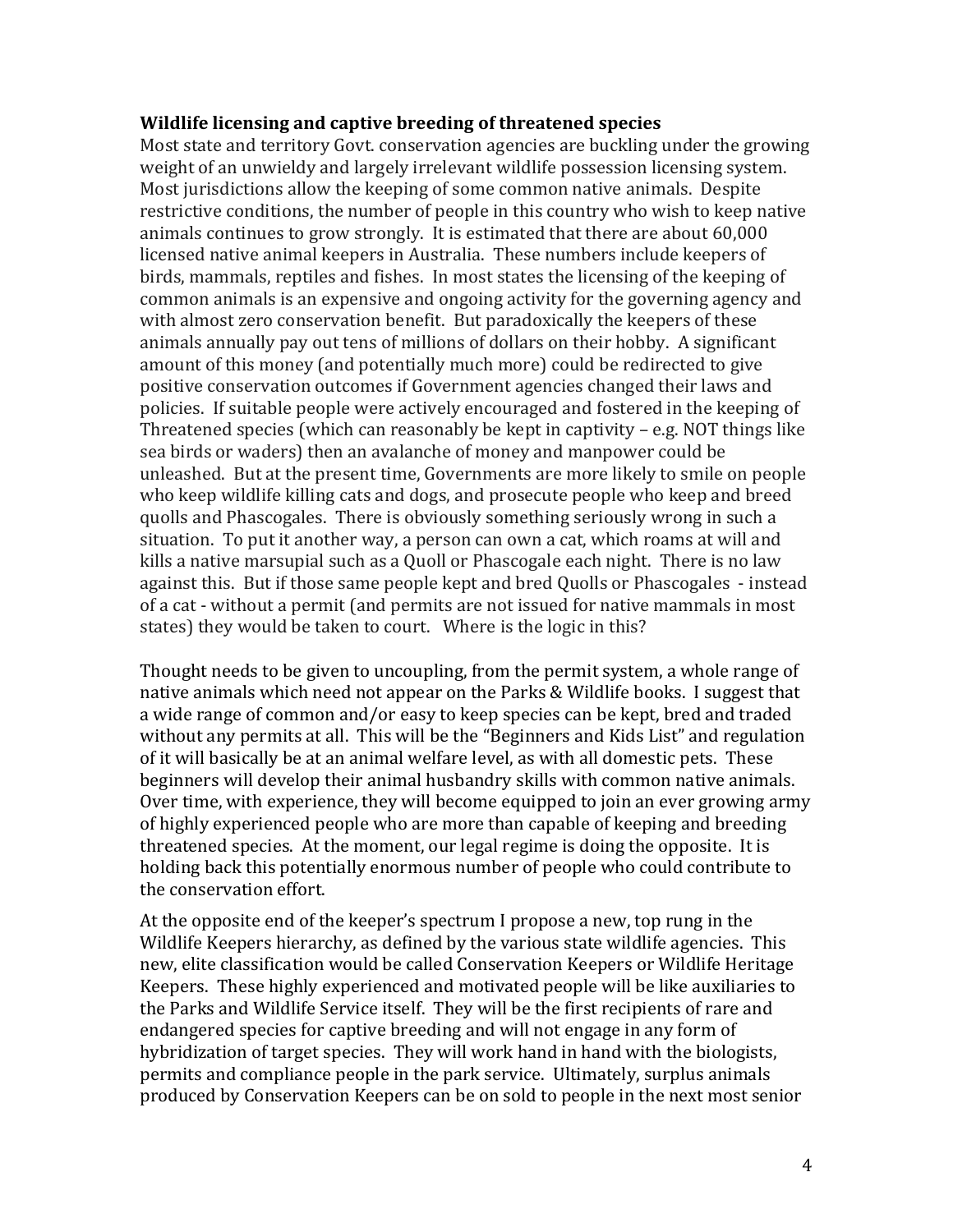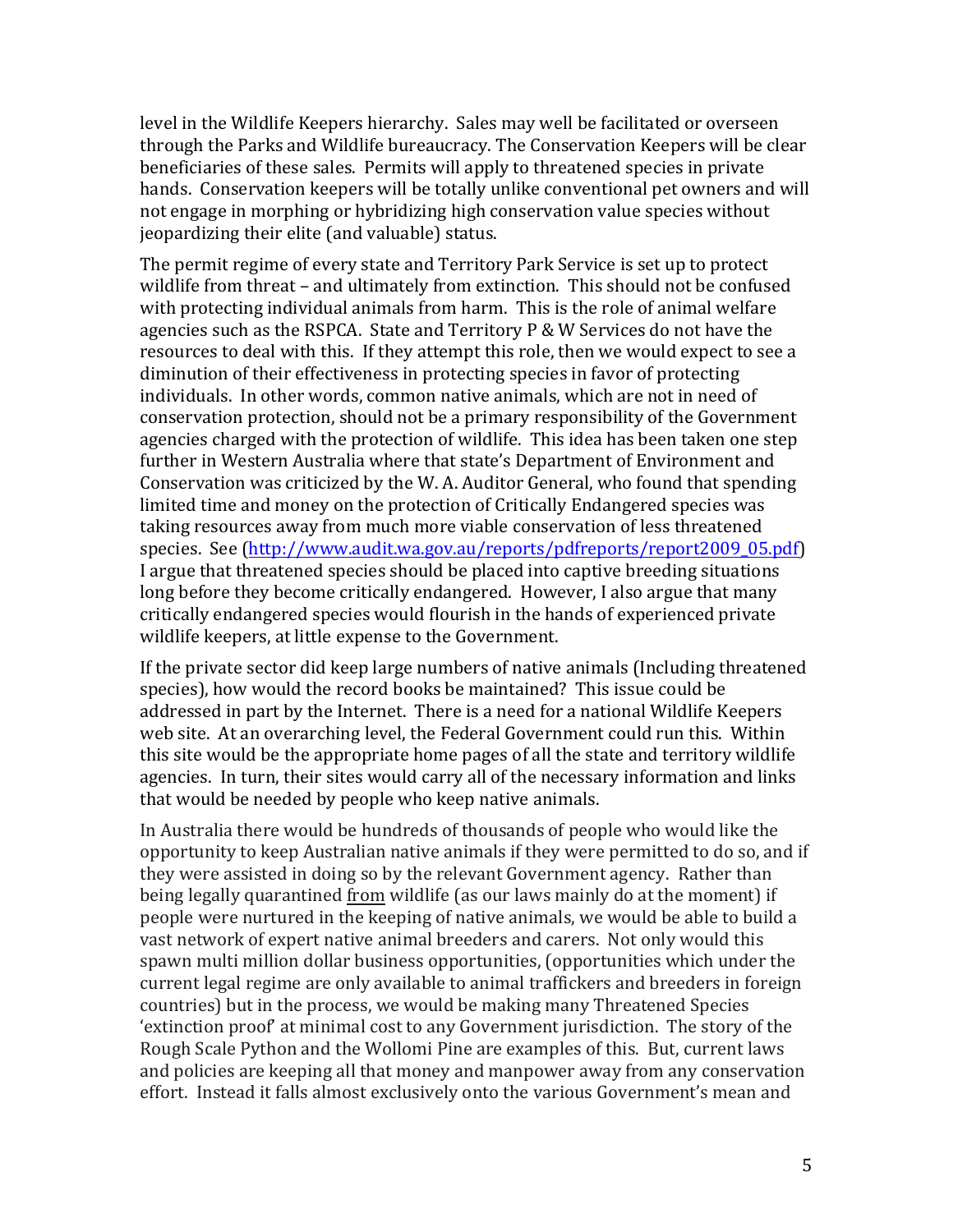| $\mathbf 0$<br>$\mathbb{L}$                             | $\mathsf{I}$<br>$\boldsymbol{\$}$<br>$\,<$<br>,                                                                             | ,<br>, ${\bf 0}$ ,<br>$\sqrt{\phantom{a}}$                                                                                                                                                                                                                                                                                                                                                                     | $\mathbf{r}$<br>$\mathbf I$<br>$\bar{\mathbf{J}}$<br>$\mbox{-}0$ | ,<br>3 C                                                                                                                                                          | $\prec$<br>$\,$                                             |
|---------------------------------------------------------|-----------------------------------------------------------------------------------------------------------------------------|----------------------------------------------------------------------------------------------------------------------------------------------------------------------------------------------------------------------------------------------------------------------------------------------------------------------------------------------------------------------------------------------------------------|------------------------------------------------------------------|-------------------------------------------------------------------------------------------------------------------------------------------------------------------|-------------------------------------------------------------|
|                                                         |                                                                                                                             | V                                                                                                                                                                                                                                                                                                                                                                                                              |                                                                  | ļ                                                                                                                                                                 |                                                             |
|                                                         |                                                                                                                             |                                                                                                                                                                                                                                                                                                                                                                                                                | $\star$                                                          |                                                                                                                                                                   | $\boldsymbol{+}$                                            |
| $\frac{1}{2}$                                           | $\frac{\mathbf{p}}{\mathbf{p}}$                                                                                             | Ţ                                                                                                                                                                                                                                                                                                                                                                                                              | $\mathbf{u}$<br>ļ                                                | $\%$<br>$\star$                                                                                                                                                   |                                                             |
|                                                         |                                                                                                                             |                                                                                                                                                                                                                                                                                                                                                                                                                |                                                                  |                                                                                                                                                                   |                                                             |
| $\,$                                                    | $\%$                                                                                                                        | Ţ                                                                                                                                                                                                                                                                                                                                                                                                              |                                                                  | $\mathcal{E}$                                                                                                                                                     | $\%$                                                        |
|                                                         | % %                                                                                                                         | $\begin{array}{c} \rule{0pt}{2ex} \rule{0pt}{2ex} \rule{0pt}{2ex} \rule{0pt}{2ex} \rule{0pt}{2ex} \rule{0pt}{2ex} \rule{0pt}{2ex} \rule{0pt}{2ex} \rule{0pt}{2ex} \rule{0pt}{2ex} \rule{0pt}{2ex} \rule{0pt}{2ex} \rule{0pt}{2ex} \rule{0pt}{2ex} \rule{0pt}{2ex} \rule{0pt}{2ex} \rule{0pt}{2ex} \rule{0pt}{2ex} \rule{0pt}{2ex} \rule{0pt}{2ex} \rule{0pt}{2ex} \rule{0pt}{2ex} \rule{0pt}{2ex} \rule{0pt}{$ |                                                                  |                                                                                                                                                                   |                                                             |
| $\,$<br>$\hspace{0.1em}/\hspace{0.1em}$ ,<br>$\prime$ , | $\begin{array}{c} \n\text{\$} \\ \n\text{\$} \\ \n\end{array}$<br>$\,$ ,<br>$\overline{\phantom{0}}$<br>T<br>$\overline{a}$ | ${\mathsf G}$ ,<br>$\pmb{\mathrm{y}}$<br>$\boldsymbol{\$}$<br>$\mathbf 3$                                                                                                                                                                                                                                                                                                                                      | $\geq$<br>٠<br>$\mathbb{S}$<br>$\mathfrak{S}$                    | $\mathbf 0$<br>$\pmb{\mathfrak{z}}$<br>,<br>\$<br>$\mathop{\mathsf{S}}\limits^{\mathsf{i}}\mathop{\mathsf{S}}\limits$<br>Ι,<br>$\,$<br>$\boldsymbol{\$}$<br>$\,<$ | $\pmb{\mathfrak{z}}$<br>$\boldsymbol{\mathfrak{Z}}$<br>$\,$ |

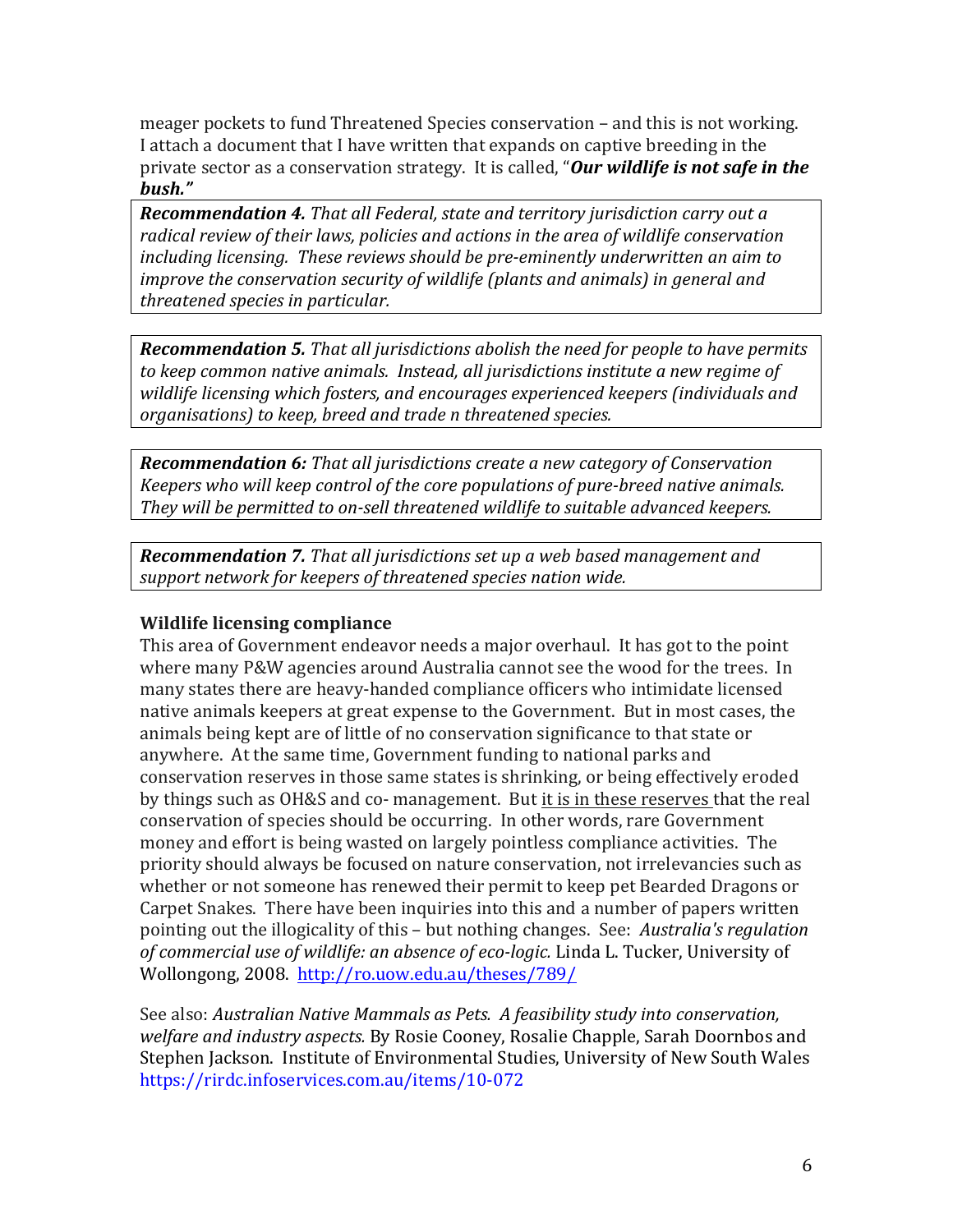See also: *Commercial and Sustainable Use of Wildlife -Suggestions to improve conservation, land management and rural economies* by Rosie Cooney 2008 https://rirdc.infoservices.com.au/items/08-199

*Recommendation 8. That all jurisdictions review their wildlife licensing departments with the view to determine what role they play in the conservation security of wildlife in general and threatened species in particular. Those elements which are found to be redundant, can be redirected to assisting people to successfully keep, breed and trade in threatened species where the conservation security (extinction proofing) of those species is enhanced.*

#### **Government self-awareness.**

Government needs to recognise that the current regime is not working. It is apparent to all informed observers that Governments alone cannot turn back the rising tide of threatened species. But legislation and government policies do not reflect this reality. Most Government agencies appear to be blinded in a cloud of self-denial, resembling an ostrich with its head in the sand. Most P & W agencies are calmly saying to the public "*Trust in us, everything is under control."* Where in truth, things have probably never been less under control in Australia's conservation history. Governments are still trying to go it alone and in some cases are actually refusing help from the private sector. In a 'frog in boiling water' scenario, Government conservation agencies seem to be resisting the rising tide of evidence that the private sector has a far higher rate of conservation success on a dollar per outcome measure. *(Ref, Flannery in The Quarterly Essay, November 2011)* We cannot move forward until all sectors of government agencies acknowledge that they need to co-operate with the private sector to be effective. This might require some painful radical surgery to sections of the wildlife licensing and compliance departments. It may also require a subtle shift in the outlook of many of the Government Conservation biologists.

*Recommendation 9. That the newly revamped Threatened Species Committee should embark on a program of training courses for the Federal and state wildlife conservation agencies. These courses would assist the staff in those agencies to understand what it is they there are there to do. This writer is convinced that many bureaucrats in Government circles have lost the basic understanding of what their purpose is.*

## **The world view of Government Conservation Biologists**

These are a wonderful bunch of people and we need more of them. But they are mainly out of the same box and have very similar histories and skill sets. For the most part they are grounded in field biology. I.e. research, surveys and monitoring of animal and plant populations in the wild. Many of them are not strong in the area of "**What's next**" after research and surveys show a continuing decline in a plant or animal in the wild. Their most common response is to intensify surveys and monitoring. But as was painfully shown with the example of the now extinct Christmas Island Pipistrelle, survey and monitoring does not save species. At the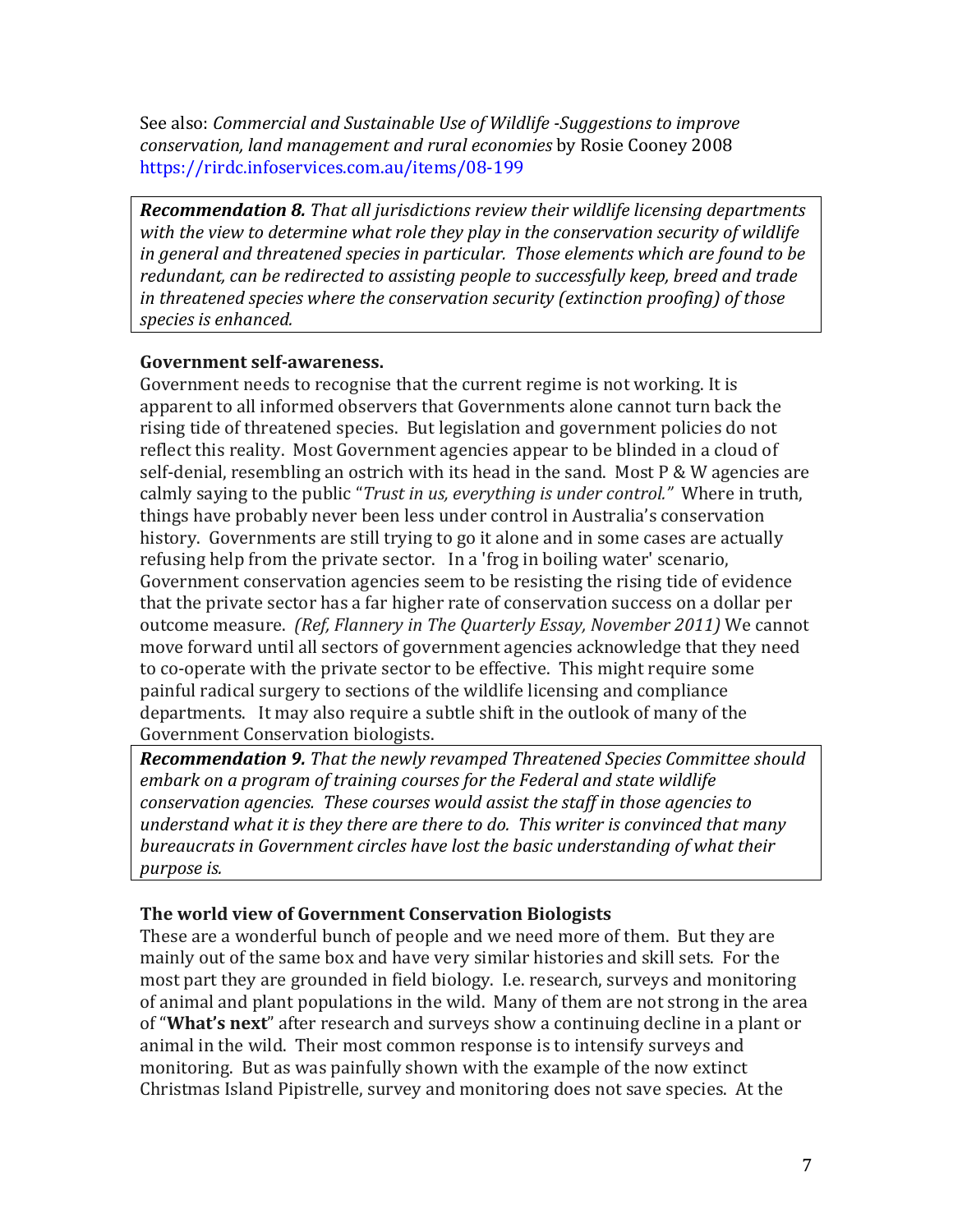top level of conservation policy maker groups there must be experts in the area of captive breeding. These are people from zoos and wildlife parks. If captive breeding experts were at the table when the Pipistrelle was first flagged for action – we may still have it today. It is as plain as the nose on your face that captive breeding as a conservation strategy (anti-extinction strategy) must come to the center of all forward policy directions. For an increasing list of Australian native animals, captive breeding, along with "Island Arks" and predator proof exclosures, are the only hope that they have to escape the omnipotent clutches of extinction.

*Recommendation 10. The new Threatened species Committee needs to possess a wide breadth of experience and knowledge. Conservation biologists alone should not be the decision makers. Decision-making needs also to have input from captive animal husbandry experts and experienced protected area land managers from both the private as well as Government sectors. For the most part none of these groups have much knowledge of the enormous advances that have been made in the arena of the others. Captive breeding specialist probably don't know much about remote camera traps that the biologists use, and they in turn probably have limited knowledge of the dramatic advances in captive husbandry of all classes of animals. Similarly, neither of these two would have a great deal of knowledge of the practical difficulties facing the modern natural area land manager.* 

#### **Placing emphasis on the private sector.**

In Australia, the conservation dollar and effort needs to be split into the two camps. Part to the Government reserves scheme and part to the NGO conservation agencies. Examples of these are Bush Heritage, The Myer Foundation, The Australian Wildlife Conservancy and many others. In many cases the Government conservation agencies need to get out of the way of these NGO's so that they can work their successes without hindrance from the Government. Increasingly it is the private sector that is getting the runs on the board, leaving the Government in its wake. There urgently needs to be a new peak national NGO representative body created that sits together on a regular basis. This body would be comprised of NGO agencies (big and small) sitting on equal terms with state and federal conservation agencies. This body should have information exchange conferences which give a voice to the full gamut of wildlife conservation stakeholders including zoos, wildlife parks and public aquaria, as well as peak wildlife keepers organizations such as the a avicultural, herpetological, aquarium fishes and mammal enthusiast communities. It is noteworthy that these wildlife enthusiast groups have provided more published knowledge of much of our wildlife than any other source.

*Recommendation 11. Government funding bodies need to recognise that biodiversity conservation dollars have more spending power when put through the NGO sector than through Government conservation agencies. Allocation of nature conservation money should reflect this. In addition, there needs to be a loosening up of Government red tape in order that NGO conservation agencies can operate to their full capacity.*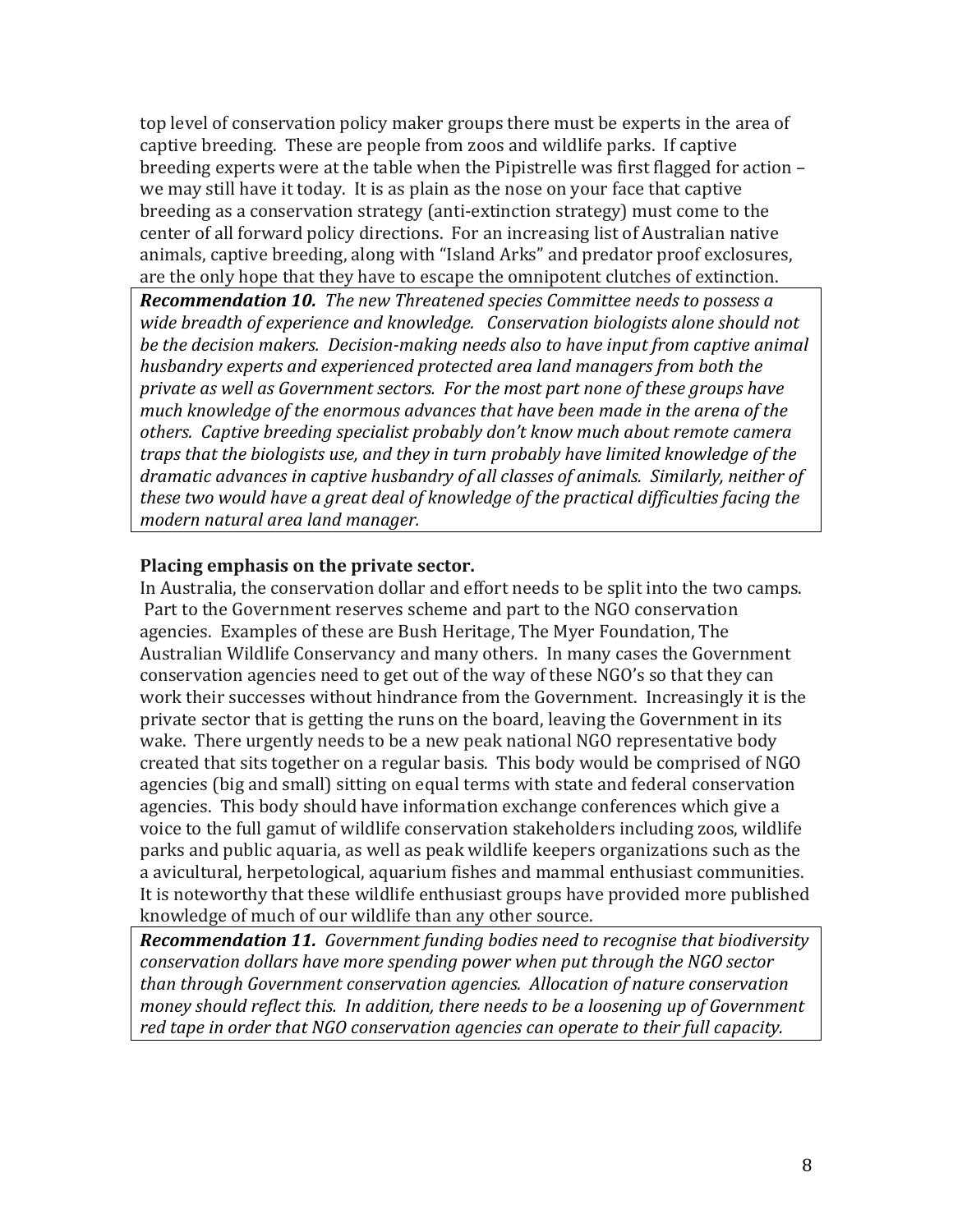#### **Predator and fire proof exclosures**

A review of the trajectory of threatened species conservation in this country quickly tells us that things are not getting better. This was highlighted in the "*2011 State of the Environment Report.*" Coupled with this, is the evident inability of governments to respond adequately at the 'palliative care end' of a species existence. The rising tide of species being added to the threatened species list is only going to accelerate. Governments don't really know what to do, as wildlife heads inexorably towards extinction's waiting room. Because this scenario is going to rapidly increase over the decades to come, it is critically important that we get this end of nature conservation sorted out. One practical and tangible method should be the widespread use of predator and fireproof exclosures. For many threatened species in Australia these bio-regionally positioned ex-closures will be the only secure place in which they can exist. These exclosures would be linked with suitable people in the private sector breeding rare species of vertebrates. This wide genetic pool of captive animals will then be available for re-introductions, climate inspired trans locations and infusing new blood into the ex-closure colonies. Obviously free flying birds would not be a feature in these ex-closures, but most terrestrial animals - and rare plants would be.

People keeping and breeding these rare animals will pay a royalty (permit) fee. This fee will contribute to the cost of construction and maintenance of the exclosures. These people will also be encouraged to join a volunteer loyalty scheme whereby they travel to the locations and assist with work around the exclosures. They would have a sense of 'ownership' of the project as their pets would be a link in the chain of conservation of the animals living a happy life within the exclosures. The exclosures should be of a size whereby tourists will happily pay to be taken on guided walks (preferably with indigenous guides) through a reconstruction of the nature of Australia - before the whitefellas. Such ex-closures would be like a mini wildlife park within a national park and become a highlight of a visit to national parks like Kakadu. At present, visitors have almost no chance of seeing rare wildlife in their national parks – including Kakadu.

*Recommendation 12. That all Government conservation agencies bring their policies actions and staff up to date with the reality that predator and fire proof exclosures (along with island arks) are the most solid form of extinction proofing on offer into the foreseeable future. All Federal, state and territory agencies need to begin implementing a web of such exclosures, on a trial basis, as a matter of urgency. The sandstone environment in Kakadu might be Australia's most pressing location for such exclosures.*

#### **Island arks.**

Right around Australia there are threatened species existing on offshore islands but are extinct or heading that way on the mainland. If there is not already a national strategy concerning the vital importance of these then there should be. There must be an overarching (federal - not state and territory) approach to securing the conservation potential of islands (and mainland peninsulas that can in effect be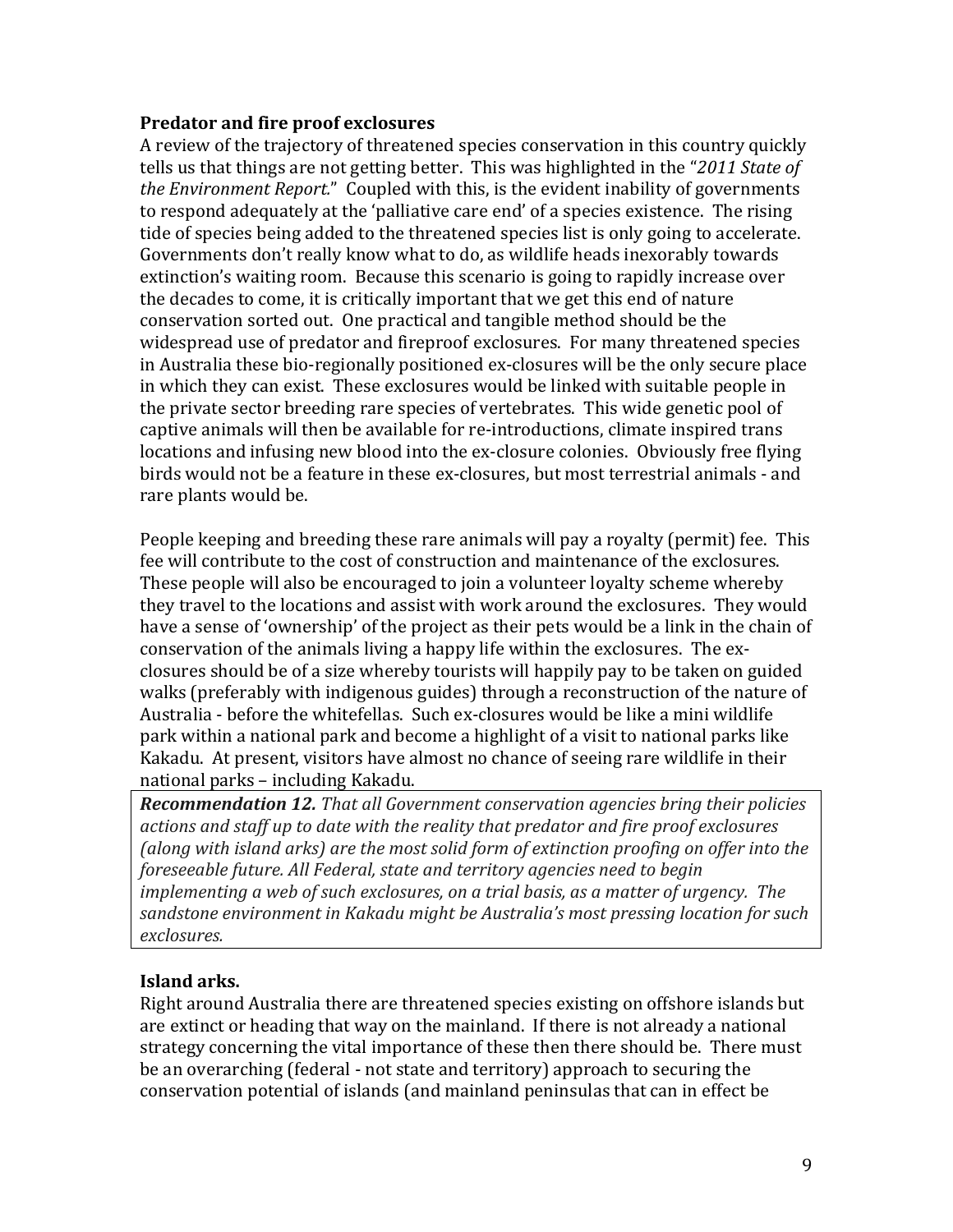made into islands by fencing). Such islands need to be given a high priority of protection and rare species on the mainland reintroduced to them wherever appropriate.

*Recommendation 13. The Federal Government needs to urgently work with states to identify islands and suitable peninsulas to prioritise there conversion to predator free sanctuaries.*

## **The Precautionary Principle (PP)**

The PP as defined in the EPBC needs to be writ large across all sectors of the Australian conservation community. I believe that most Government agencies are far too conservative and hesitant about taking direct action to rescue species. There are Government agencies working in contradiction to the PP and in taking so long in doing so, are likely to lose species before they can be saved.

*Recommendation 14. As part of the retraining of Government bureaucrats, all people involved in nature conservation be educated as to the meaning of the Precautionary Principle. Parks Australia for example are using it in the reverse context to its intention.*

## **Tax relief for donors and NGO's.**

I am not familiar with the tax arrangements of NGO conservation agencies but they should be eligible for tax relief. People donating money to such bodies should also be able to deduct such donations from their taxable income.

*Recommendation 15. A review of tax arrangements be undertaken to minimise the tax burden on NGO conservation bodies and their donors.*

# (e) timeliness and risk management within the listings processes;

I have no comment on this section.

## (f) the historical record of state and territory governments on these matters;

I believe that it would be generally accepted that the record of Govt. instrumentalities has been patchy at best and is getting worse. I was at a national IUCN Symposium at Adelaide in April of this year (2012) where every state national parks and wildlife agency that attended, gave a presentation in which they declared that their state was going backwards in terms of nature conservation successes.

It also seems to me that all state nature conservation agencies are being starved of funds in the past decade or so. The poverty of Government conservation agencies is at crisis point in some states. It is a shocking scenario where the number of environmental problems is growing, but at the same time the income stream and funding for agencies is shrinking.

## **The historical downward trajectory of endangered species and how it can be reversed.**

For those endangered species that are subject to a rescue plan (and most are not) the trajectory is generally similar.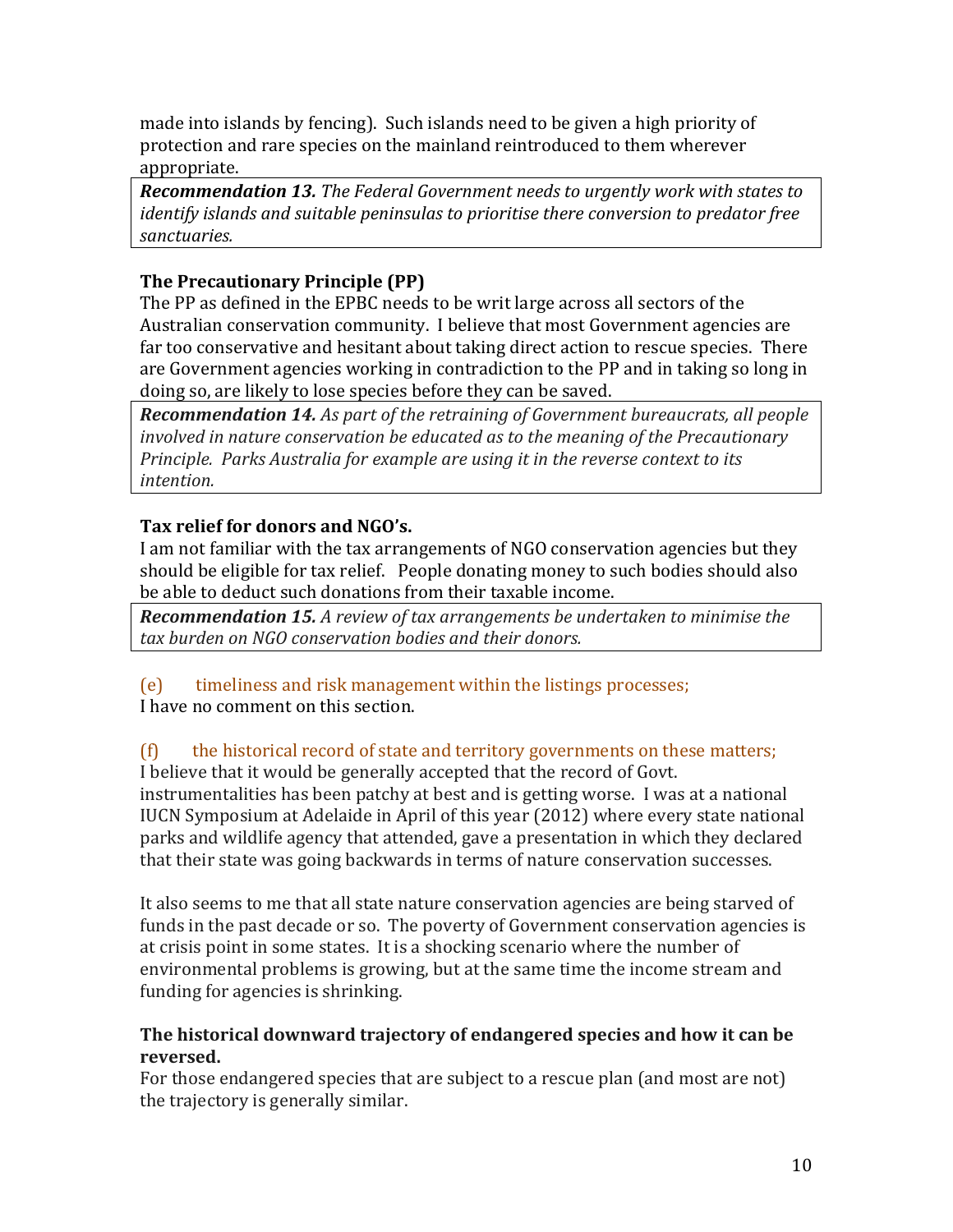#### *This is broadly what happens today; 15 steps to lose a species, Scenario 1:*

- 1. Somebody discovered that a vertebrate species is not as common as it once was.
- 2. Govt. biologists are sent to investigate using surveys and monitoring.
- 3. It is confirmed that this species is now rare so surveys and monitoring are intensified.
- 4. A recovery plan is written
- 5. The recovery plan gathers dust.
- 6. Some community group such as the Aust. Bat Society gets involved and start making noises that the Minister hears.
- 7. More people become involved in surveys and monitoring.
- 8. All the evidence points to the species becoming critically endangered
- 9. It is declared critically endangered.
- 10. Meetings are held to work out what to do next.
- 11. Work on habitat improvement is proposed and recommendations produced.
- 12. Inadequate works are done to try to improve the habitat and the species continues to decline.
- 13. Captive breeding is proposed but there is inadequate funding.
- 14. Biologists fail to find sufficient specimens to establish a genetically viable captive colony.
- 15. The species goes extinct or hovers on the edge of extinction in the wild in tiny numbers – until they too disappear. Few people mourn the loss of the species because there was minimal community involvement and few learn of its demise.

## *This is what should happen; 15 steps to save a species, Scenario 2:*

- 1. Somebody discovered that a vertebrate species is not as common as it once was.
- 2. Biologists note that a species is in decline, and list it as near threatened or Vulnerable. It is at this early stage that a species must be taken into captive breeding – not left till the Critically Endangered stage.
- 3. If the species lends itself to captivity, the Governing department calls for expressions of interest from suitable organisations and individuals to establish breeding populations in captivity.
- 4. The winning contractors could be called Conservation Keepers or Heritage Keepers.
- 5. The Governing agency provides assistance in the collection and transport of the specimens.
- 6. As part of the collection strategy, a wide spread of genetic variability is incorporated.
- 7. Homogenous genetic populations could be kept by several different Conservation Keepers for trans genetic infusion into the total captive population at a later time.
- 8. Conservation Keepers are permitted to breed as many individuals as they choose and can on-sell surplus stock to Advanced Keepers in the wider native animal enthusiast community.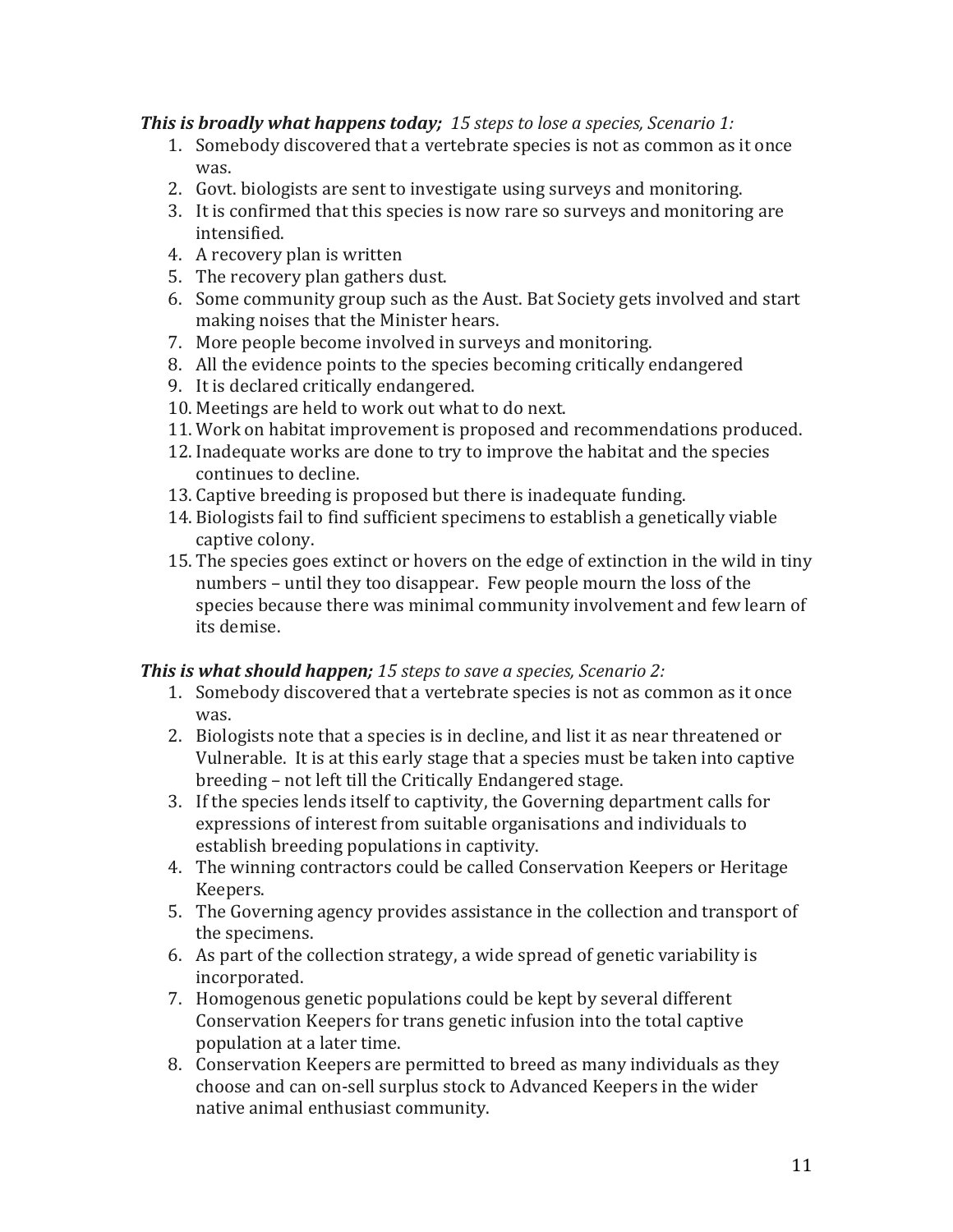- 9. Animal husbandry experts and vets are on call to provide expert advice to the keepers. This knowledge is then conveyed down the line to any new person purchasing any of these particular animals.
- 10. As the captive population builds in the private sector (at little or no cost to the Government), the Governing agency continues with traditional methods of conservation in the wild. But they know that the species is secure in the captive colony.
- 11. Owners of these rare species will feel part of a community conservation effort and may well volunteer their time to help the agency with its field management.
- 12. Predator and fireproof exclosures are built in prime habitat of the species in question.
- 13. High quality specimens from the Conservation Keepers collections are used to 'seed' the exclosures. Other compatible species of rare or threatened plants and animals are added to the exclosures.
- 14. Once populated with rare plants and animals the exclosures become an environmental tourist attraction with night and day guided walks provided for a fee.
- 15. The wider communities, who are keeping these rare animals, are also encouraged to give of their time in volunteering to help with the on-going maintenance and public services associated with the exclosures. They will feel involved in, and part of, an important conservation action.

The end result of these two scenarios could not be more different. Scenario 2, involving the private sector, offers real conservation benefits for a range of species at minimal cost to the taxpayer. The current and established scenario 1, is expensive for cash strapped Government agencies, mainly locks out community involvement and promises only doubtful results.

*Recommendation 16. Scenario 2 as shown above (or a version of it) should be used as the template for future actions concerning Australian threatened animals.*

## **Parks Australia as a case study in conservation incompetence.**

I have attached a PDF of a PowerPoint presentation. In it I examine the failings, in terms of endangered and endemic species conservation, in Kakadu National Park. The local Aboriginal people, and Parks Australia administer Kakadu jointly. Parks Australia is a branch of the Federal Department of Sustainability, Environment, Water, Population and Communities. At the end of this presentation I make a strong argument that Parks Australia's policies and practices are so flawed, that endemic and Threatened Species in Kakadu, would in fact enjoy more conservation security if they existed on a neighboring pastoral property, rather than within the World Heritage listed Kakadu National Park.

*Recommendation 17. Parks Australia's conservation policies and actions need to be the subject of an independent review. The new Threatened Species Committee or some similar expert body could do this review, which is at arms length from the Federal Government. Maybe the Federal Auditor General could do this, drawing on expert*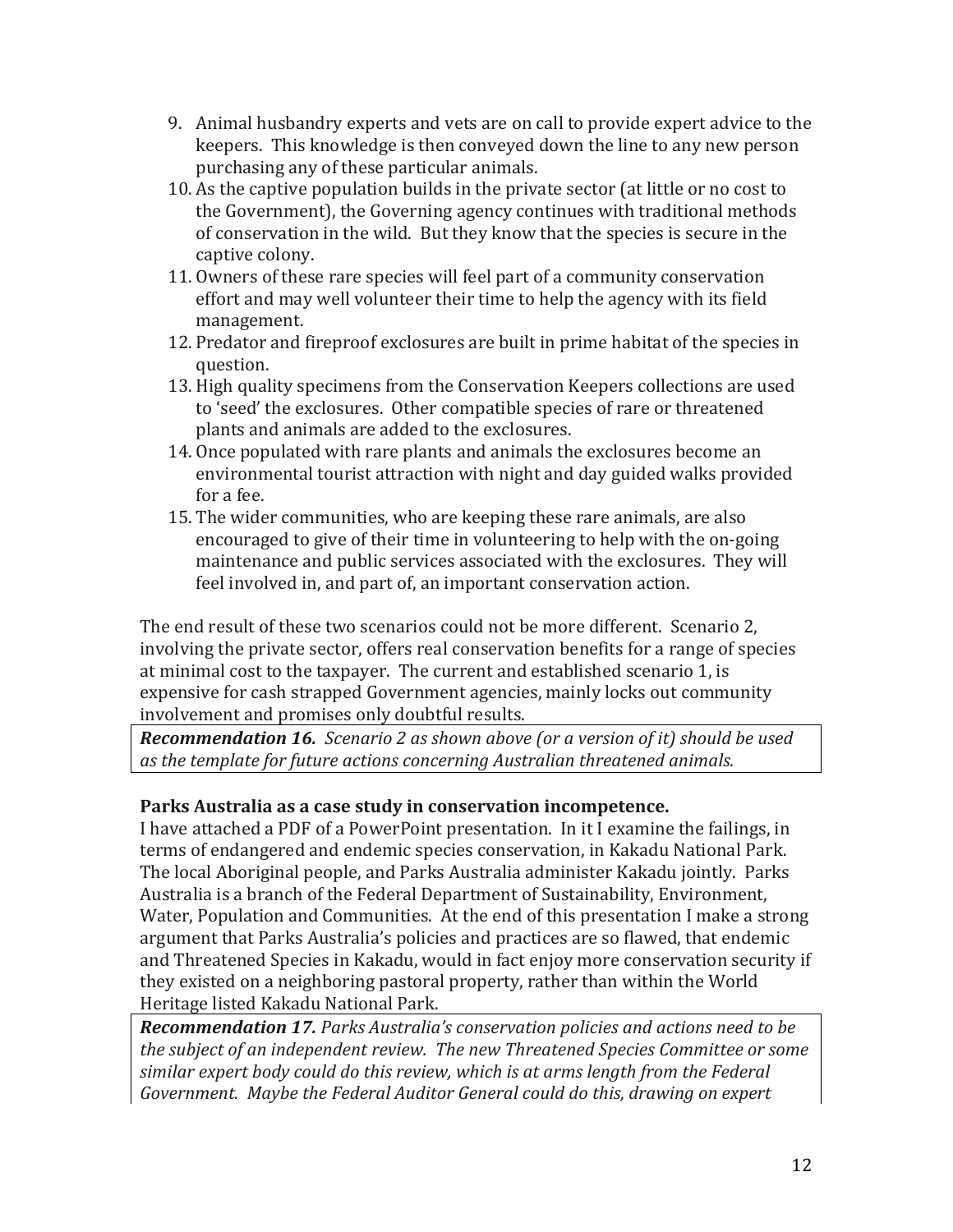#### **Indigenous participation in nature conservation.**

Another burden which Government conservation agencies increasingly have to bear, is that of co-management with indigenous people. Although I support the participation of indigenous people in nature conservation, everybody must recognise that this is a cripplingly expensive way to manage land for conservation. It costs about 50% more to run a co-managed national park compared to a convention one. Little if any of that extra cost results in a measurable conservation benefit. As more and more nature reserves across Australia enter into comanagement, one can predict that the nature conservation potential of these properties will fall. This is due to limited operating funds being diverted away from conventional conservation activities, and into newly emerging issues such as selfdetermination, social issues and out-station support.

*Recommendation 18.* Governments of all flavors must recognise the extra expense in both time and money that is required to run a co-managed national park. On the day that co-management is finalized the responsible Government should increase that park's budget by at least 50%.

#### **Accountability**

I agree with Tim Flannery and others who point out that there is no accountability on the Government conservation agencies if and when a plant or animal is added to the Threatened Species list or when a species becomes extinct. This is a serious flaw. What kind of company could go bankrupt with no negative consequences for the owners/managers? This blame free status, which Government conservation agencies posses, must end. There has to be real accountability.

*Recommendation 19. There must be some form of accountability for species loss of terminal decline. Maybe the revitalized Threatened Species Committee could deal with this.*

Sincerely

Greg Miles Wildlife Conservation lobbyist PO Box 2219 Humpty Doo NT 0836

13 December 2012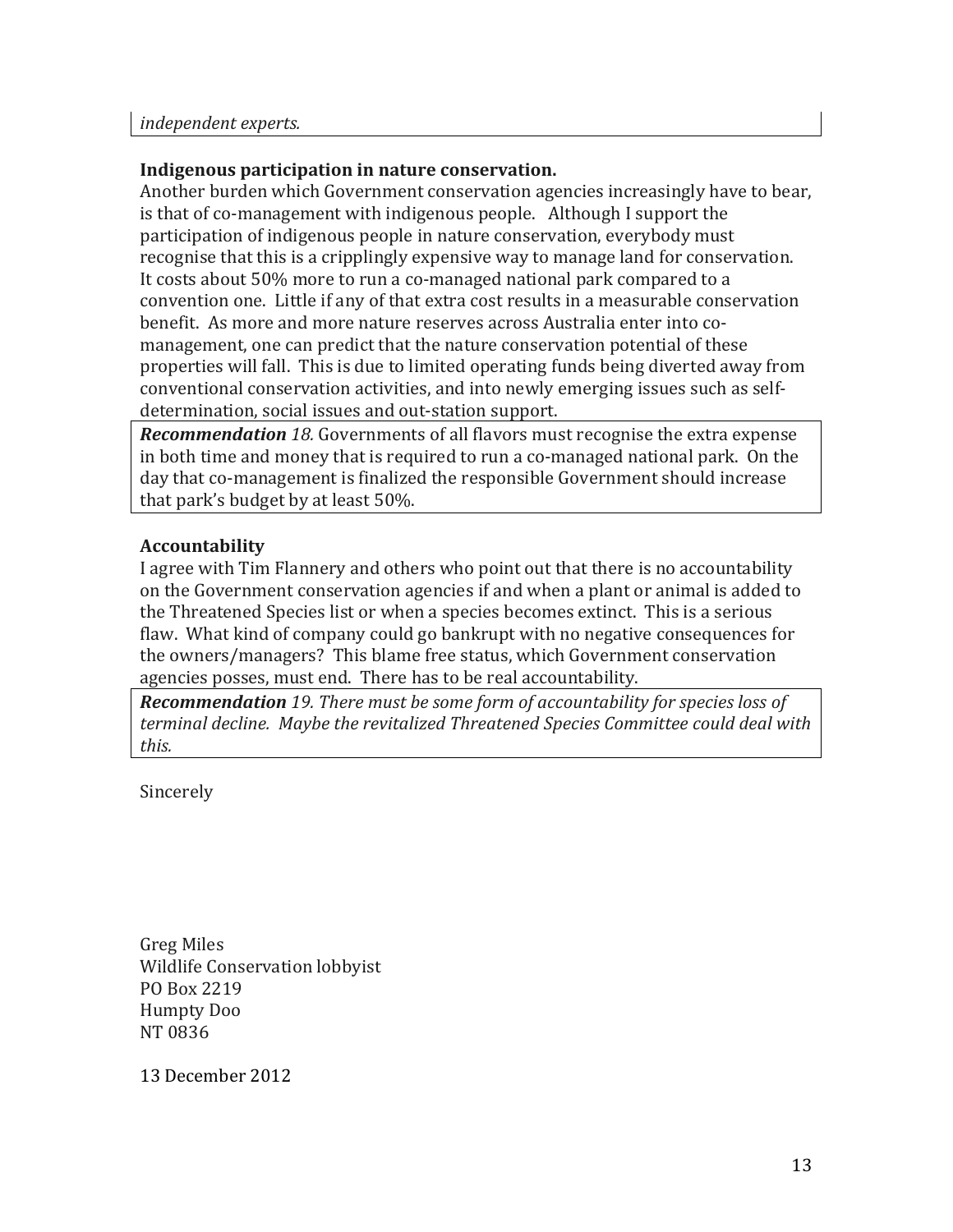# **Attachments:**

**"***Our wildlife is not safe in the bush. The rush to relevance of captive breeding."* A document I have written that proposes a new way of doing conservation business by reversing Governmental attitudes to the private sector keeping, breeding and trading in Australian wildlife.

*"The Conservation Crisis in North Australia. The Kakadu case study."* This is a PDF of a PowerPoint presentation that I have recently prepared and delivered to the NT Field Naturalist Club. It examines management practices and policies in terms of conservation on rare endemic and Threatened Species in a federally administered national park. It suggests that if the Federal Department can get wildlife conservation so wrong, what message does this send to the states.

# **Summary of recommendations:**

*Recommendation 1. That the Threatened Species Committee be the nucleus for a well resourced and greatly revamped Committee with a permanent office and support staff. They should be completely independent of any Government, have wide terms of reference and the legal ability to hold Government and NGO conservation agencies to account. The composition of the Committee should primarily be composed of conservation biologists, captive breeding experts and experienced protected area land managers from both Government and private sectors, including biodiversity academics.*

*Recommendation 2. That a note of reality be injected into the effectiveness of landscape scale habitat management is for threatened species. IE, from this writer's point of view, it is unlikely that habitat management is going to improve the situation in the wild for many species. Other new and novel methods must be trialed/enacted*

*Recommendation 3. That all Governments reinstate effective funding to all levels of nature conservation under their control. That there be a 'whole of Government' approach to managing invasive species.*

*Recommendation 4. That all Federal, state and territory jurisdiction carry out a radical review of their laws, policies and actions in the area of wildlife conservation including licensing. These reviews should be pre-eminently underwritten an aim to improve the conservation security of wildlife (plants and animals) in general and threatened species in particular.*

*Recommendation 5. That all jurisdictions abolish the need for people to have permits to keep common native animals. Instead, all jurisdictions institute a new regime of wildlife licensing which fosters, and encourages experienced keepers (individuals and organisations) to keep, breed and trade n threatened species.*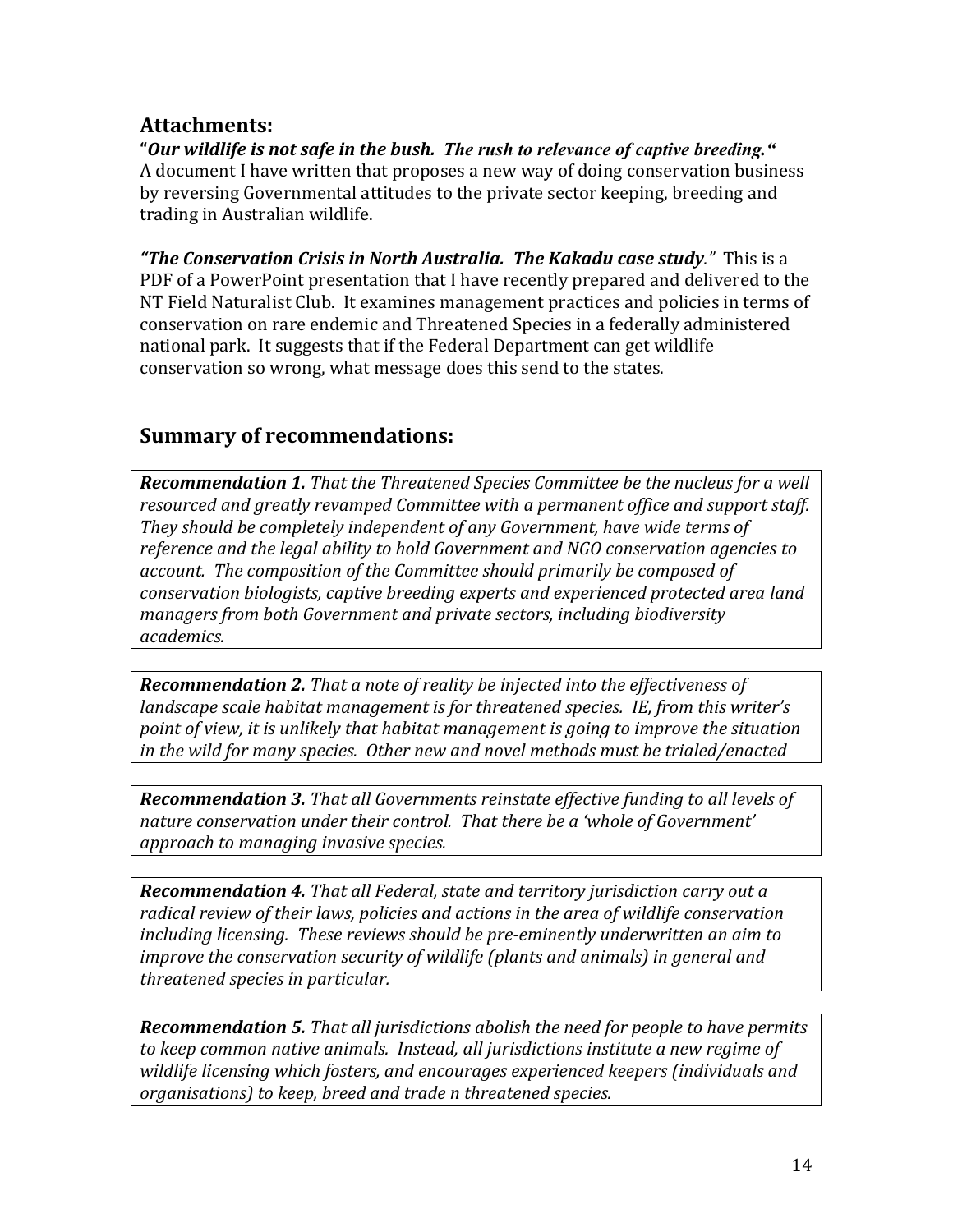*Recommendation 6: That all jurisdictions create a new category of Conservation Keepers who will keep control of the core populations of pure-breed native animals. They will be permitted to on-sell threatened wildlife to suitable advanced keepers.*

*Recommendation 7. That all jurisdictions set up a web based management and support network for keepers of threatened species nation wide.*

*Recommendation 8. That all jurisdictions review their wildlife licensing departments with the view to determine what role they play in the conservation security of wildlife in general and threatened species in particular. Those elements which are found to be redundant, can be redirected to assisting people to successfully keep, breed and trade in threatened species where the conservation security (extinction proofing) of those species is enhanced.*

*Recommendation 9. That the newly revamped Threatened Species Committee should embark on a program of training courses for the Federal and state wildlife conservation agencies. These courses would assist the staff in those agencies to understand what it is they there are there to do. This writer is convinced that many bureaucrats in Government circles have lost the basic understanding of what their purpose is.*

*Recommendation 10. The new Threatened species Committee needs to possess a wide breadth of experience and knowledge. Conservation biologists alone should not be the decision makers. Decision-making needs also to have input from captive animal husbandry experts and experienced protected area land managers from both the private as well as Government sectors. For the most part none of these groups have much knowledge of the enormous advances that have been made in the arena of the others. Captive breeding specialist probably don't know much about remote camera traps that the biologists use, and they in turn probably have limited knowledge of the dramatic advances in captive husbandry of all classes of animals. Similarly, neither of these two would have a great deal of knowledge of the practical difficulties facing the modern natural area land manager.* 

*Recommendation 11. Government funding bodies need to recognise that biodiversity conservation dollars have more spending power when put through the NGO sector than through Government conservation agencies. Allocation of nature conservation money should reflect this. In addition, there needs to be a loosening up of Government red tape in order that NGO conservation agencies can operate to their full capacity.*

*Recommendation 12. That all Government conservation agencies bring their policies actions and staff up to date with the reality that predator and fire proof exclosures (along with island arks) are the most solid form of extinction proofing on offer into the*